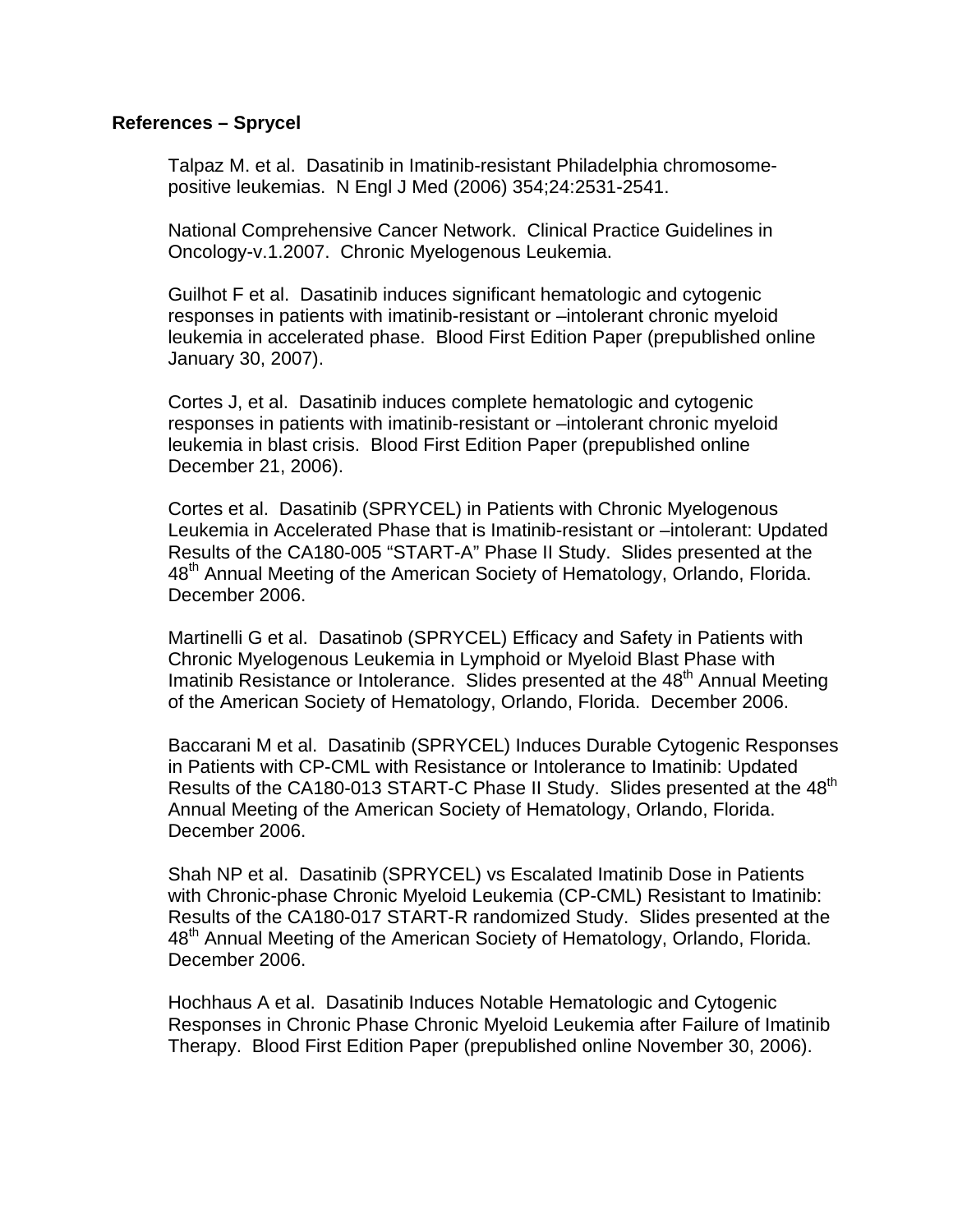Dasatinib in patients with accelerated phase chronic myeloid leukemia who are resistant or intolerant to imatinib. Abstract of the START-A study.

Dasatinib in patients with chronic myelogenous leukemia in myeloid blast crisis who are imatinib-resistant or intolerant. Abstract of the START-B study.

Dasatinib in patients with chronic phase chronic myeloid leukemia who are resistant or intolerant to imatinib. Abstract to the START-C study.

Dasatinib in patients with chronic myelogenous leukemia in lymphoid blast crisis or Philadelphia-chromosome acute lymphoblastic leukemia who are imatinib resistant or intolerant. Abstract of the START L study.

Bonifazi FB et al. Chronic myeloid leukemia and interferon alfa: a study of complete cytogenetic responders. Blood(98)10;2001,3074-3081.

Branford S et al. Detection of BCR-ABL mutations in patients with CML treated with imatinib is virtually always accompanied by clinical resistance, and mutations with the ATP phosphate-binding loop (P-loop) are associated with a poor prognosis. Blood(102)1;2003,276-283.

Hughes TP et al. Frequency of major molecular responses to imatinib or interferon alfa plus cytarabine in newly diagnosed chronic myeloid leukemia. N Engl J Med. 349;15,2003,1425- 1432.

National Institute for Clinical Excellence. Guidance on the use of imatinib for chronic myeloid leukemia. Issued in October 2002.

Kantarjian HM et al. Dose escalation of imatinib mesylate can overcome resistance to standard-dose therapy in patients with chronic myelogenous leukemia. Blood (101)2;2003,473-475.

. Canadian Cancer Society, Public Health Agency of Canada, and Statistics Canada. Canadian Cancer Statistics 2005. http://www.ncic.cancer.ca/vgn/images/portal/cit\_86751114/60/42/393678947ncic \_2005stats\_en.pdf

 Negrin RS, Schiffer CA. Treatment of chronic myelogenous leukemia. In: UpToDate, Rose, BD (Ed), UpToDate, Waltham, MA, 2006.

 O'Hare T, Corbin AS, Druker BJ. Targeted CML therapy: controlling drug resistance, seeking cure. Curr Opin Genet Dev 2006;16:92-9.

 Goldman JM, Melo JV. Chronic myeloid leukemia – advances in biology and new approaches to treatment. N Engl J Med 2003;349:1451-64.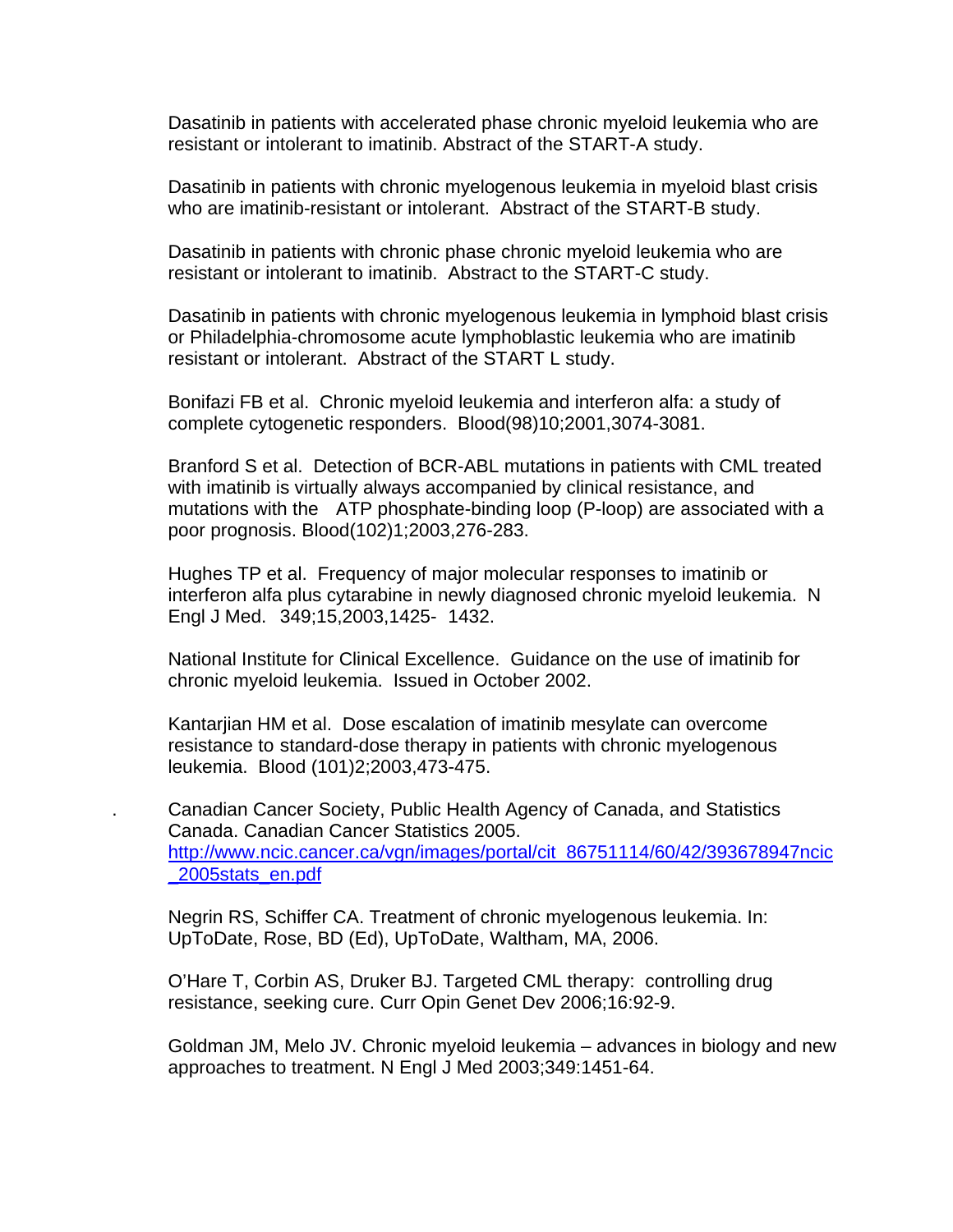Martinelli G, Soverini S, Rosti G, et al. Dual tyrosine kinase inhibitors in chronic myeloid leukemia. Leukemia 2005;19:1872-9.

 Hochhaus A, Baccarani M, Sawyers C, et al. Efficacy of dasatinib in patients with chronic phase Philadelphia chromosome-positive CML resistant or intolerant to imatinib: First results of the CA180013 "START-C" phase II study (abstract). 2005 American Society of Hematology  $47<sup>th</sup>$  Annual Meeting: December 10-13, 2005; Atlanta, GA. Abstract 41.

http://www.abstracts2view.com/hem\_ash05atlanta/view.php?nu=HEM05L1\_4472

 Guilhot F, Apperley JF, Shah N, et al. A phase II study of dasatinib in patients with accelerated phase chronic myeloid leukemia (CML) who are resistant or intolerant to imatinib: First results of the CA180005 "START-A" study (abstract). 2005 American Society of Hematology  $47<sup>th</sup>$  Annual Meeting: December 10-13, 2005; Atlanta, GA. Abstract 39.

http://www.abstracts2view.com/hem\_ash05atlanta/view.php?nu=HEM05L1\_4500

 Talpaz M, Rousselot P, Kim DW, et al. A phase II study of dasatinib in patients with chronic myeloid leukemia (CML) in myeloid blast crisis who are resistant or intolerant to imatinib: First results of the CA180006 "START-B" study (abstract). 2005 American Society of Hematology  $47<sup>th</sup>$  Annual Meeting: December 10-13, 2005; Atlanta, GA. Abstract 40.

http://www.abstracts2view.com/hem\_ash05atlanta/view.php?nu=HEM05L1\_4488

 Ottmann OG, Martinelli G, Dombret H, et al. Phase II study of dasatinib in patients with chronic myeloid leukemia (CML) in lymphoid blast crisis or Philadelphia-chromosome positive acute lymphoblastic leukemia (Ph+ ALL) who are resistant or intolerant to imatinib: The "START-L" CA180015 study (abstract). 2005 American Society of Hematology 47<sup>th</sup> Annual Meeting: December 10-13, 2005; Atlanta, GA. Abstract 42.

http://www.abstracts2view.com/hem\_ash05atlanta/view.php?nu=HEM05L1\_4458

 O'Brien S, Berman E, Bhalla K, et al. Chronic myelogenous leukemia. Version 1.2006. National Comprehensive Cancer Network. http://www.nccn.org/professionals/physician\_gls/PDF/cml.pdf

 O'Donnell MR, Appelbaum FR, Baer MR, et al. Acute Myeloid Leukemia. Version 1.2006. National Comprehensive Cancer Network. http://www.nccn.org/professionals/physician\_gls/PDF/aml.pdf

 Leukemia/BMT Program of British Columbia. CML treatment guidelines. http://www.leukemiabmtprogram.org/images/Treatment%20Guideines/CMLv200 5.pdf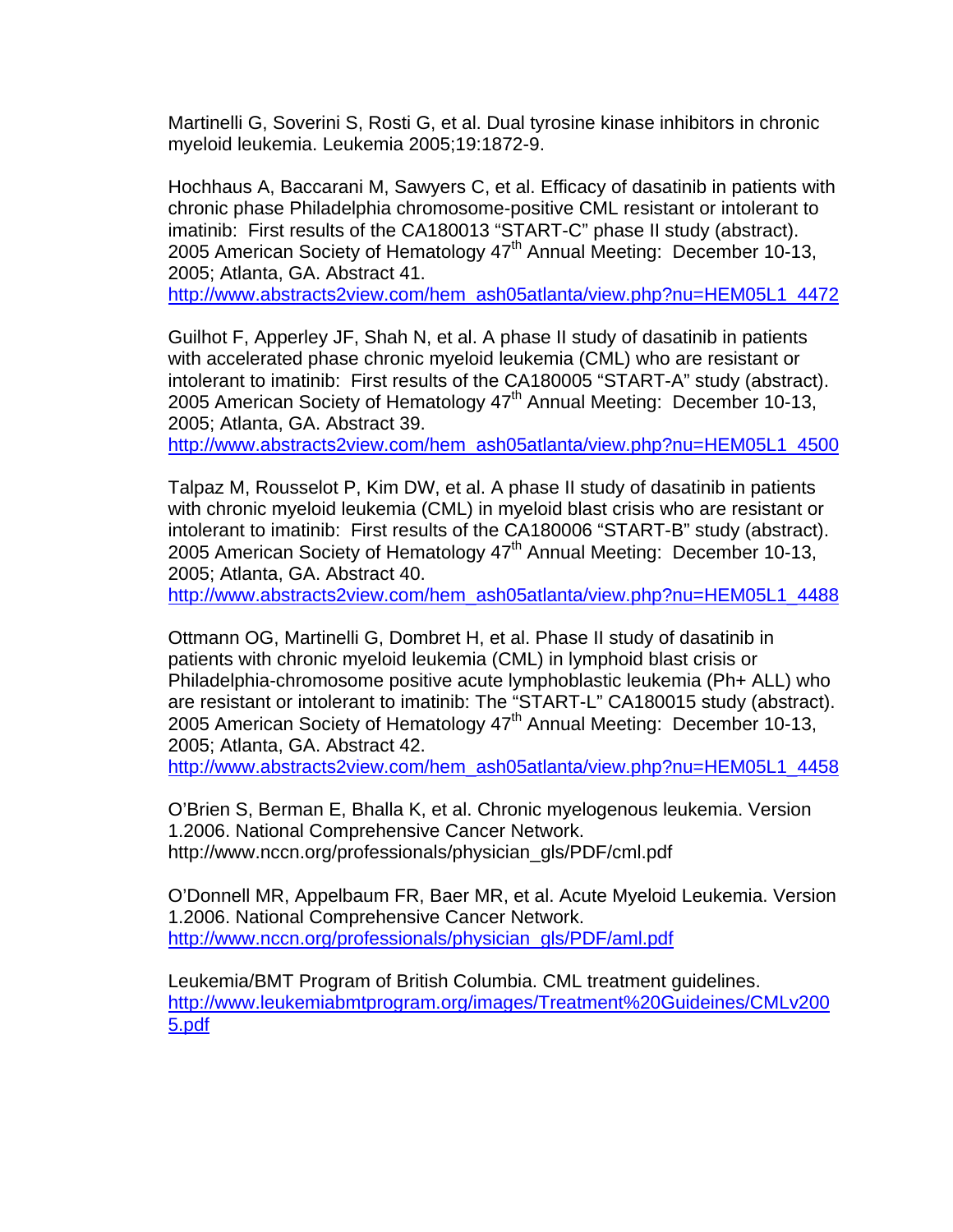Leukemia/BMT Program of British Columbia. Chronic myelogenous leukemia (CML) algorithm.

http://www.leukemiabmtprogram.org/images/algorithms/CML%20Algorithm%209 04.pdf

Leukemia/BMT Program of British Columbia. Acute myelogenous leukemia  $(AML)$  (<60 y/o).

http://www.leukemiabmtprogram.org/images/algorithms/AML%20%5BRead-Only%5D.pdf

 Leukemia/BMT Program of British Columbia. Acute myelogenous leukemia  $(AML)$  ( $>60$   $y$ / $o$ ).

http://www.leukemiabmtprogram.org/images/algorithms/AML%20algorithms%20 %5BRead-Only%5D.pdf

 Leukemia/BMT Program of British Columbia. AML treatment guidelines. http://www.leukemiabmtprogram.org/images/Treatment%20Guideines/AML%20tr eatment%20guidelines%202005.pdf

 Simonsson B, Kloke O, Stahel RA. ESMO minimum clinical recommendations for the diagnosis, treatment and follow-up of chronic myelogenous leukemia (CML). Ann Oncol 2005;16(suppl 1):i52-3.

 Cancer Care Ontario. Leukemia – Chronic Myelocytic (CML). http://www.cancercare.on.ca/index\_chemoRegimensbyDisease.htm#CML

National Cancer Institute. Chronic myelogenous leukemia (PDQ<sup>®</sup>): Treatment health professional version.

http://cancernet.nci.nih.gov/cancertopics/pdq/treatment/CML/healthprofessional/a llpages

 National Cancer Institute. Adult acute myeloid leukemia (PDQ): Treatment health professional version.

http://cancernet.nci.nih.gov/cancertopics/pdq/treatment/adultAML/healthprofessio nal/

Broadfield L, ed. Systemic therapy manual for cancer treatment. 1<sup>st</sup> edition. Halifax, NS: Cancer Care Nova Scotia, 2005.

 Larson RA. Treatment of acute myeloid leukemia in adults. In: UpToDate, Rose, BD (Ed), UpToDate, Waltham, MA, 2006.

 Callum J, Cheung M, Buckstein R, et al. Treatment policies of the hematology site group 2005-2006. 4<sup>th</sup> edition. Toronto, ON: Toronto Sunnybrook Regional Cancer Centre, 2005.